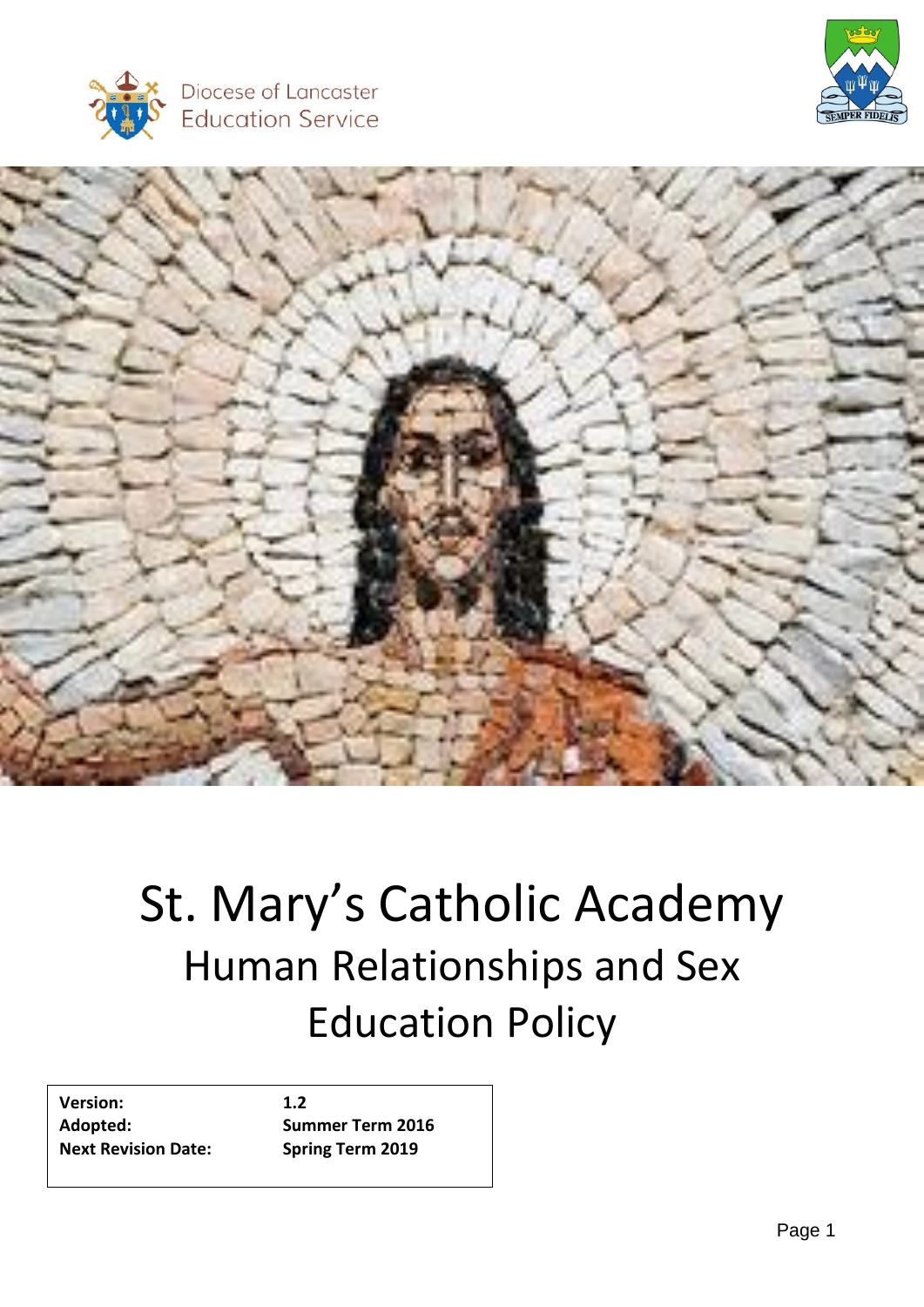# **MISSION STATEMENT**

St. Mary's is a caring faith community based on the teachings of Christ.

Our mission is to provide an outstanding whole person education through which all are challenged to grow in wisdom, understanding self esteem and closeness to God.

# *"I have come that you may have life and have it to the full"* John  $10^{10}$

### **1. Introduction**

St Mary's has adopted the Diocese of Lancaster's model policy as the central structure for this policy. The policy sets out St Mary's Catholic Academy's approach to Human Relationships and Sex Education and its place within the mission vision and values of our Academy.

### **2. Vision and Mission**

St. Mary's Catholic Academy is a caring faith community.

Our mission is to provide an outstanding whole-person education through which all are challenged to grow in wisdom, understanding, self-esteem and closeness to God.

The hallmarks of St. Mary's are:

*Catholic Caring Community Challenging*

St. Mary's is a *Catholic* academy where prayer and reflection are woven into the fabric of the academy's life. The universal message of the Church and its call to new life encourages us to value every individual as precious in God's sight. The distinctive education offered at the academy includes the continuing development of morals and Christian values.

Respecting the uniqueness of each person is central to the *caring* nature of the academy and a reflection of the Gospel message of love. A strong and supportive pastoral system continues to care for all and helps build people's self-esteem.

The academy strives to be a *community* where high quality and enriching relationships are built. Tolerance and the valuing of others are key points of daily life. We seek to manage every aspect of academy life, with justice, for the common good of all.

We *challenge* all people to use their God-given gifts to achieve excellence and make significant progress in their learning. Opportunities exist for aesthetic, performing and creative talents to be nurtured.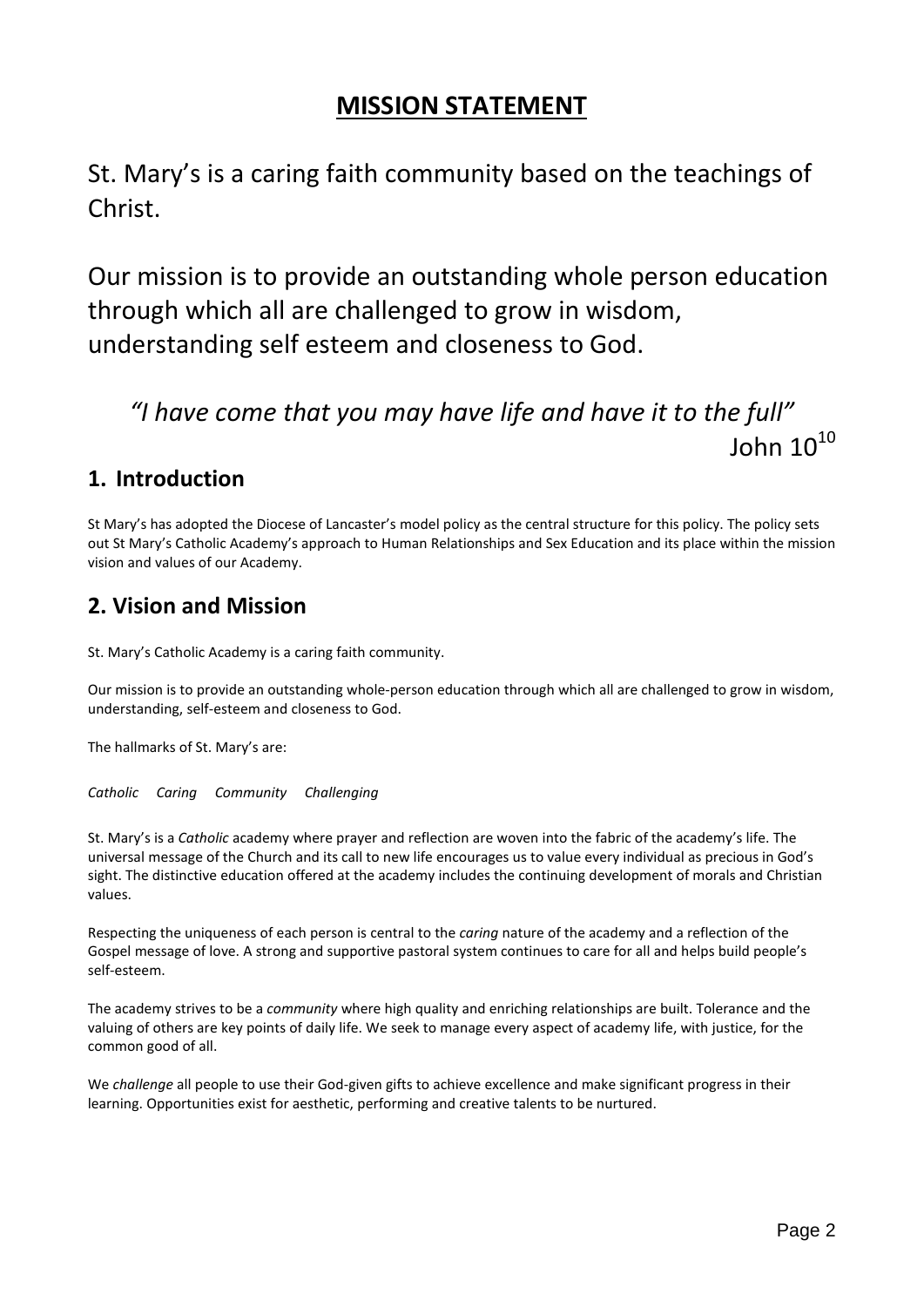#### **Our Vision**

St. Mary's Catholic Academy is a secure, caring community with a clear focus on learning.

The academy's distinctive curriculum seeks to provide the experiences that help create a community of enthusiastic and increasingly independent learners. The attainment of all students is a matter of pride, and good results across all ages and abilities reflect this enthusiasm. The academy naims to develop innovative and high quality teaching and learning across the curriculum. St. Mary's Catholic Academy provides an extended and enriching curriculum. Using creative and innovative teaching styles, incorporating developing technologies, the academy seeks to challenge and support all pupils to achieve their individual potential.

The academy recognises the importance of working closely with parents and pupils, parishes and primary academies towards excellence. We strive to work in close partnership with our family of academies and schools, with our local community and businesses sharing our specialist facilities and resources. By developing and disseminating good practice from which all learners will benefit.

There is a calm, tolerant and supportive atmosphere in which talents are developed and weaknesses understood. The Christian spirituality of the academy is reflected in curriculum, liturgy, prayer and practice. These important aspects of our community nurture pupils on their unique journey of faith.

The Directors and academy leaders promote a shared vision and common purpose. Academy development planning, self-review and evaluation translate this vision into a process of continuous improvement.

Structured programmes for all pupils, a caring pastoral system and excellent facilities ensure that St. Mary's remains a popular choice. The academy environment is pleasant and well maintained. Classrooms and specialist areas enhance learning. Effective displays throughout the buildings celebrate the range and vigour of all aspects of academy life. This range and vigour is further seen in the full programme of extra-curricular activities that enrich our pupils' lives and further enhance the reputation of the academy.

#### **Vision for Human Relationships and Sex Education**

At St Mary's we are inspired by Jesus to lead lives that are purposeful and enable us to fulfil our talents. We care for one another and show mutual respect and love through our relationships with one another. Jesus is invited into our hearts. In the Beatitudes, Jesus invites us to lead a full life with Him by explaining what makes people blessed or happy. Through this we grow in our understanding of how loving our neighbour enables us to be happy too. Happiness can only be truly achieved when we have a good relationship with ourselves, recognising our God-given dignity, which enables us to enter into relationships with other people in our lives, which help us grow and flourish, and we respect that everyone is a unique and beautiful part of God's creation. We are all children of God, created equal and called to grow in love for Him through the person of Jesus Christ and to spread the Good News through the work of the Holy Spirit. We are gifted with the love of God and the ability to love others. Our sexuality is part of our total self-gift of the heart and we seek to bring the young people in our care to know the beauty, goodness and truth of the Church's teaching about how to lead a fulfilled life as they grow and change from children into young adults.

### **3. Procedures**

The following groups have been consulted as part of producing this policy.

- staff
- directors
- parents
- Diocesan Education Service
- wider community (This may be the Parish/es or additional services, such as school nurse)
- academy council
- pupils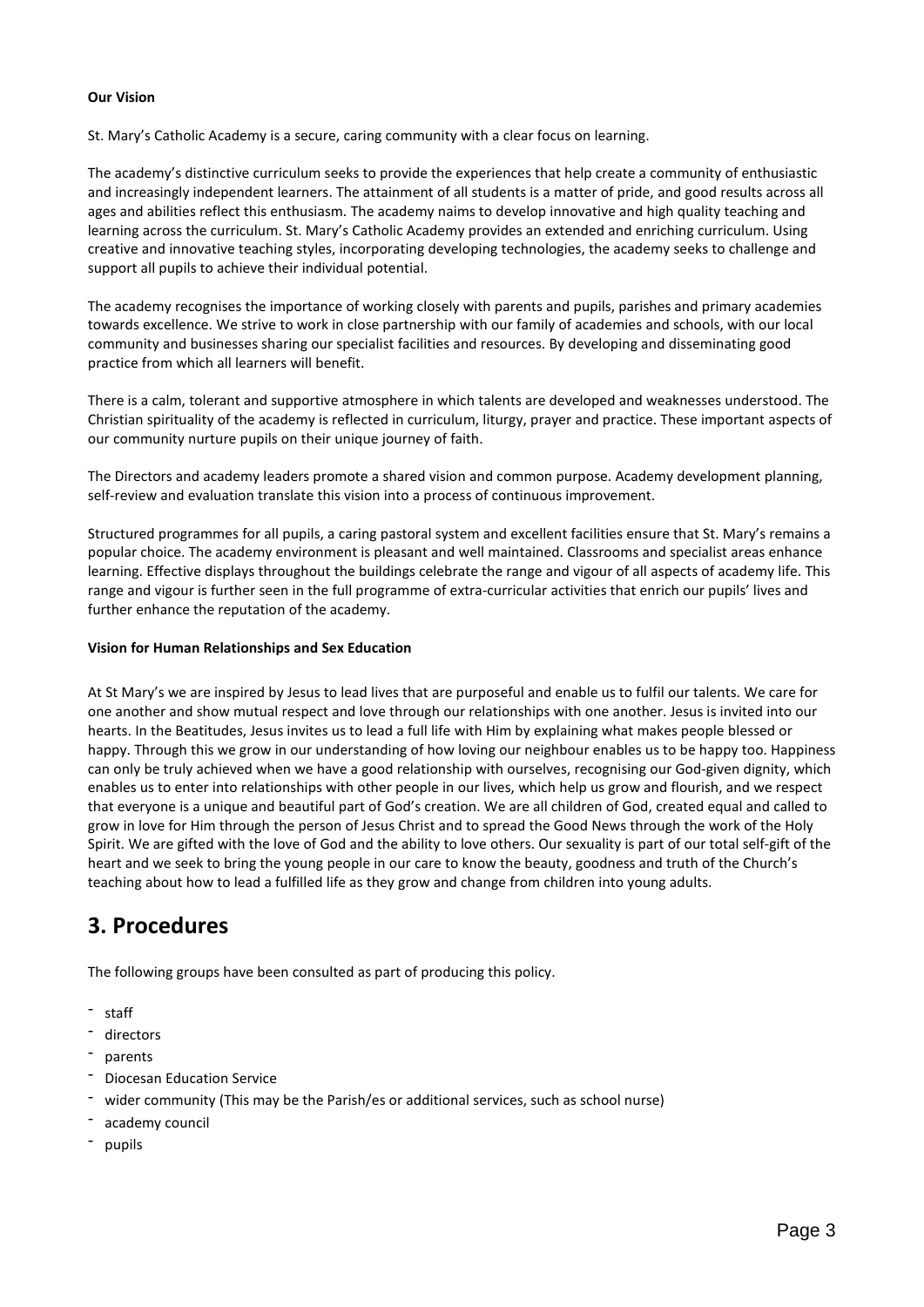This consultation took place through a full consultation process with parents, local parishes and staff by inviting responses to the consultation policy via letter and email and with pupils through a series of consultation forums with representatives from each section of the academy's student body.

In consultation with the Directors, the policy will be implemented in 2017, reviewed every three years by the Head teacher, HRSE Co-ordinator, the Directors and academy staff. The next review date is summer 2019.

The policy will be circulated to all members of the Directors and all members of staff. The academy prospectus contains a statement about HRSE teaching and details of where to obtain a full copy of the policy upon request. The Education Service will be sent a copy of the academy's HRSE policy and it is the duty of the Directors to ensure that this is up to date.

# **4. Rationale**

As a Catholic secondary 11 -18 Academy in the Diocese of Lancaster Education Service, we use the term Human Relationships and Sex Education (HRSE) as we believe that relationships education is about all aspects of growing a fulfilled and happy life, sexual education is a dimension of this greater whole.

The defining belief of Christianity is that God took on human form. This endows the human form with an extraordinary dignity that goes beyond that of all other forms of life and shows that humanity alone can embrace this relationship with God. Therefore, our relationship with our own bodies is not casual but infused with the Holy Spirit. Any teaching about love and sexual relationships in the academy must be rooted in this belief which is expressed in the Church's teaching about relationships, marriage, sex and family life. The Church offers education to young people as it is part of complete human formation. Education about human love is no less a part of a Catholic academy's responsibility than teaching about any other curriculum subject. At St Mary's we teach young people about how to form relationships, including understanding loving relationships and acknowledging that young people's first experience of love is in the home. We encourage the young people in our academy/college to recognise that they are all children of God and that each person shares a God given dignity. As they mature, we encourage them to follow the example of Jesus and live lives inspired by the Gospel virtues, enabling them to follow His commandment to "Love your neighbour as yourself" (Mark 12:31). We also encourage young people to know that God's love for humanity is so great, He is waiting to forgive us.

"We are all sinners, but God heals us with an abundance of grace and mercy." Pope Francis.

This is the basis for all relationships in our academy. Teaching about relationships in our academy is supported by Christian virtue teaching as outlined in the Catechism of the Catholic Church and in line with 'Fit for Mission? Academies'.

The Department for Education (2000) suggests that sex and relationship education should build on the children's own experiences, be sensitive to the specific domestic contexts the children come from, form attitudes and values towards relationships, develop personal and social skills and increase the knowledge and understanding of each young person as they grow about their relationships and well-being, including sexual health. The Diocese of Lancaster supports all these aims in educating about relationships and sex education though recognises that the Church's objectives in this are about complete human formation.

# **5. Statutory framework**

The statutory framework that surrounds education about human relationships largely falls within three key areas.

- The National Curriculum (2014)
- Statutory Guidance: 'Sex and Relationships Education Guidance' (2000)
- The Children's Act (2004)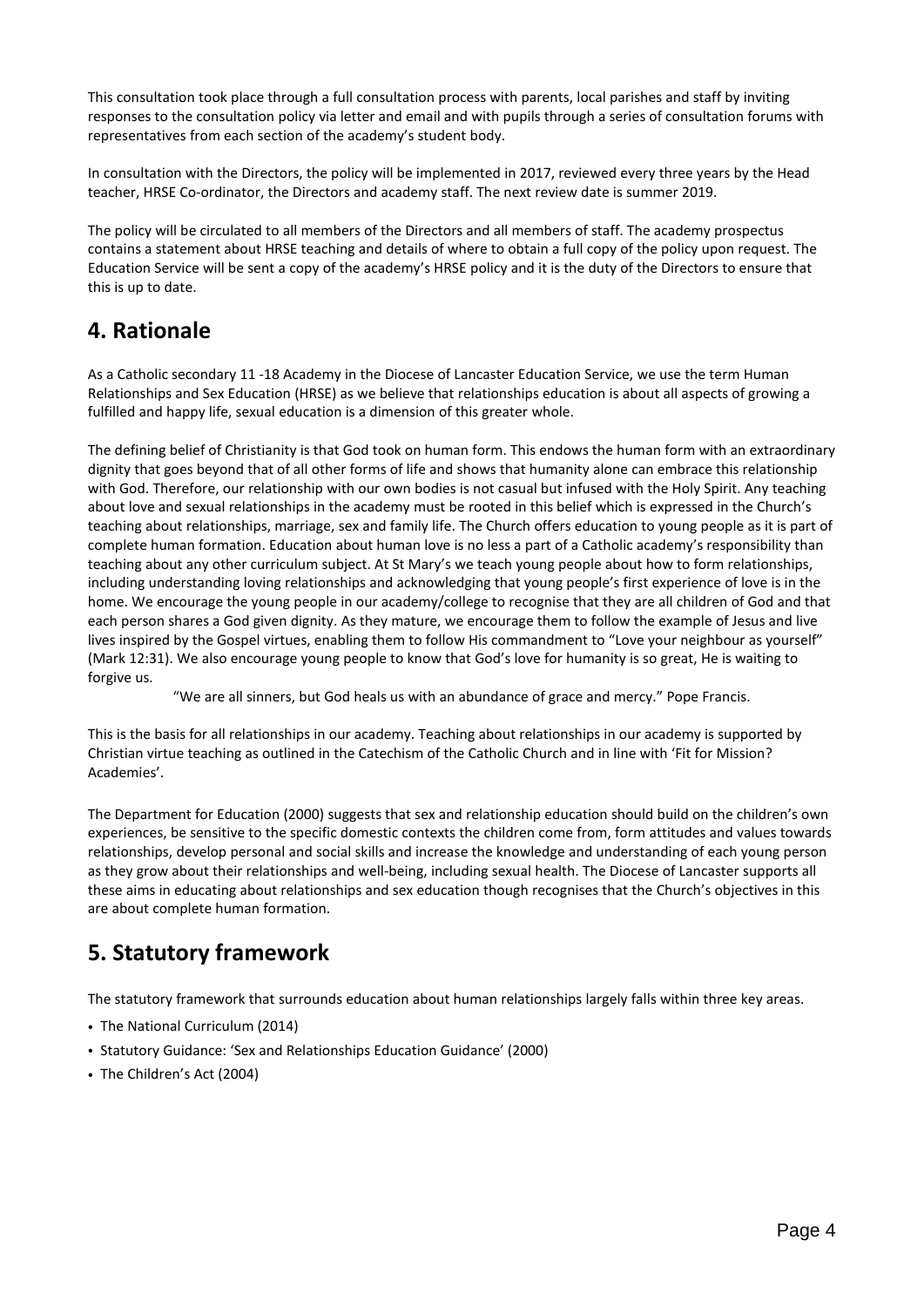Additionally, non-statutory guidance directs policy and guides the work of OFSTED as it seeks to promote what is perceived as best practice, which may go beyond the limits of statute.

|                                                  | <b>State Funded Maintained Schools</b>                                                                                                                                                                                                                                                                                                   | Academies and Free Schools                    |
|--------------------------------------------------|------------------------------------------------------------------------------------------------------------------------------------------------------------------------------------------------------------------------------------------------------------------------------------------------------------------------------------------|-----------------------------------------------|
| Whole Curriculum                                 | Every state-funded school must offer a curriculum which is balanced and<br>broadly based* and which:<br>-promotes the spiritual, moral, cultural, mental and physical development of<br>pupils at the school and of society;<br>-prepares pupils at the school for the opportunities, responsibilities and<br>experiences of later life. |                                               |
| Personal, Social, Health & Economic<br>Education | Department for Education: All schools should make provision for PSHE,<br>drawing on best practice. Schools are free to develop their own PSHE<br>programme to reflect the needs of their pupils.                                                                                                                                         |                                               |
| Sex and Relationships Education                  | Statutory for secondary aged<br>children to have sex educations that<br>includes HIV, Aids and other sexually<br>transmitted infections                                                                                                                                                                                                  |                                               |
| Sex and Relationships Education<br>Guidance      | Any school that provides SRE has a statutory duty to have due regard to Sex<br>and Relationships Education Guidance DfEE 2000                                                                                                                                                                                                            |                                               |
| <b>National Curriculum</b>                       | Statutory sex education forms part of<br>the science programmes of study<br>across Key Stages 1-3.                                                                                                                                                                                                                                       |                                               |
| Sex and Relationships Education<br>Policy        | DfEE Guidance (2000) states that all<br>schools should have an up to date<br>SRE policy available for inspections<br>and on request for parents or carers.                                                                                                                                                                               | SRE policy is advisable but not<br>compulsory |

St Mary's, as a Catholic Academy chooses to meet all of the requirements of a state funded maintained school as set out in the table above.

# **6. Virtues and Values**

Gospel virtues and values underpin the HRSE curriculum. The Christian tradition describes behaviours or habits that lead to happiness, human flourishing and a closer relationship with God as virtues. These virtues are described in the Catechism of the Catholic Church and fall into two groups. The theological virtues of faith, hope and charity (sometimes love is used instead of charity) are about developing the habits of being open to the work of the Holy Spirit and developing a deeper relationship with God through living a balanced and happy, good life. The cardinal virtues of practical wisdom (prudence), justice, fortitude and temperance help people develop habits of reason, fairness, emotional resilience and self-mastery. They are human virtues and, as such, are part of the development of people of all faiths or none as they learn how to flourish, thrive and to have a life supported by strong and caring relationships. The cardinal virtues are drawn from the teachings of Plato and Aristotle and are held in common with people of many faiths and secular beliefs. St. Thomas Aquinas attributes the theological virtues as having their foundation in God, they complete the cardinal virtues and are the way people can reach "the abundant life" (John 10:10).

At St Mary's we live out the Gospel values shared in the Beatitudes, throughout the life of the academy This is evident in the way in which staff model Gospel values and virtues and encourage pupils to do the same. Pupils are encouraged to progress their knowledge of moral behavior throughout their life at our academy through the work of all staff who teach or work with them. This is especially evident in form time and in PSHE as well as in assembly and collective worship in addition to RE lessons.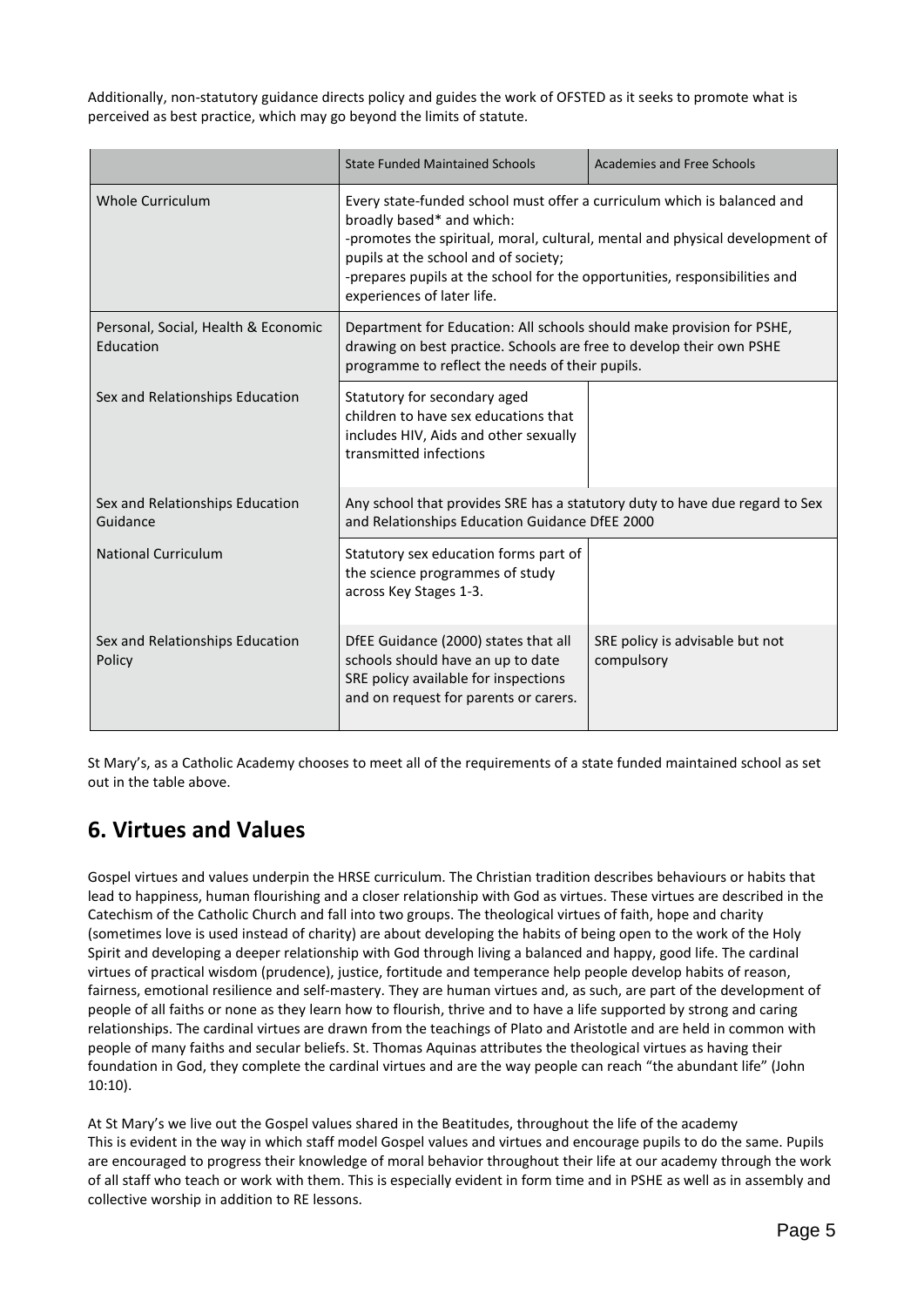Pupils are encouraged to be thoughtful and reflective about their attitudes and behaviour towards themselves and others in all of their lessons with a particular focus in RE and PSHE lessons through the curriculum. Pupils are also encouraged to develop self-confidence and a level of self-control on these occasions as well as the ability to distinguish right from wrong. This is reinforced in the day to day dealings of staff with pupils through insisting upon high expectations of behaviour and the academy's Behavior for Learning policy.

Through daily collective worship pupils are able to express what they believe about God in an atmosphere that is free from criticism. Through the work of all staff in form time, assembly and lessons pupils are encouraged to show love and care for themselves and others. These opportunities in collective worship and through RE lessons help pupils to learn how prayer enables them to make space for God in their lives and offers opportunities for reflection and growth. This work through the curriculum and through worship and RE allows pupils to explain the choices they make with reference to conscience and a moral framework.

# **7. The Aim and Objectives of HRSE**

The aim of HRSE is part of our wider aim to educate the complete human person. This is expressed in *Fit for mission? Schools* (2009).

*The fundamental needs of the human person are the focus of Catholic education – intellectual, physical, emotional, social, and spiritual, and eschatological (Our eternal destiny). These fundamental needs can only* be truly fulfilled through a rich and living encounter with the deepest truths about God and the human *person.*

This is why Christ and His Gospel must be the foundation of the educational project of each school and college, because He is 'the perfect Man in whom all human values find their fullest perfection' (Congregation *for Catholic Education, The Religious Dimension of Education in a Catholic School). Therefore, the Catholic school or college is called to keep the Gospel whole and alive amongst pupils, families, and staff.*

HRSE should deepen the following areas of understanding.

- To develop self-respect and love of self.
- To invite young people to develop and deepen a loving relationship with God.
- To invite young people to understand that their life has a purpose.
- To invite young people to develop and deepen relationships with each other based on mutual respect and care and to understand this can be an expression of God's love.
- To foster an understanding of the teachings of the Catholic Church about how to live a full life, a life of virtue, and the place of human sexuality in living a full life, marriage and parenthood.
- A strong awareness of their own safety and the nature of consent.
- To have an understanding of the law in England about Equality and Marriage, appropriate to age and maturity.

HRSE will develop attitudes, personal and social skills and knowledge and understanding.

#### At St Mary's:

- We will seek to develop attitudes of awe and wonder for the gift and beauty of self, respect for each other as children of God and rejoice in the goodness of God's creation.
- We will foster an atmosphere in our academy which celebrates the work of the Trinity through the life of the academy and its relationship with the Church.
- We will teach children about the beauty of the Church's teaching about love and God's love for them which is shared in the Sacraments.
- We will sensitively share the Church's teaching about the importance of marriage and family life as a way to live in loving relationships with others and with God.
- We will seek to develop attitudes of responsibility towards ourselves and others, recognising the dignity in all.
- We will seek to enable pupils to understand the choices they make and how they can help or harm themselves and others.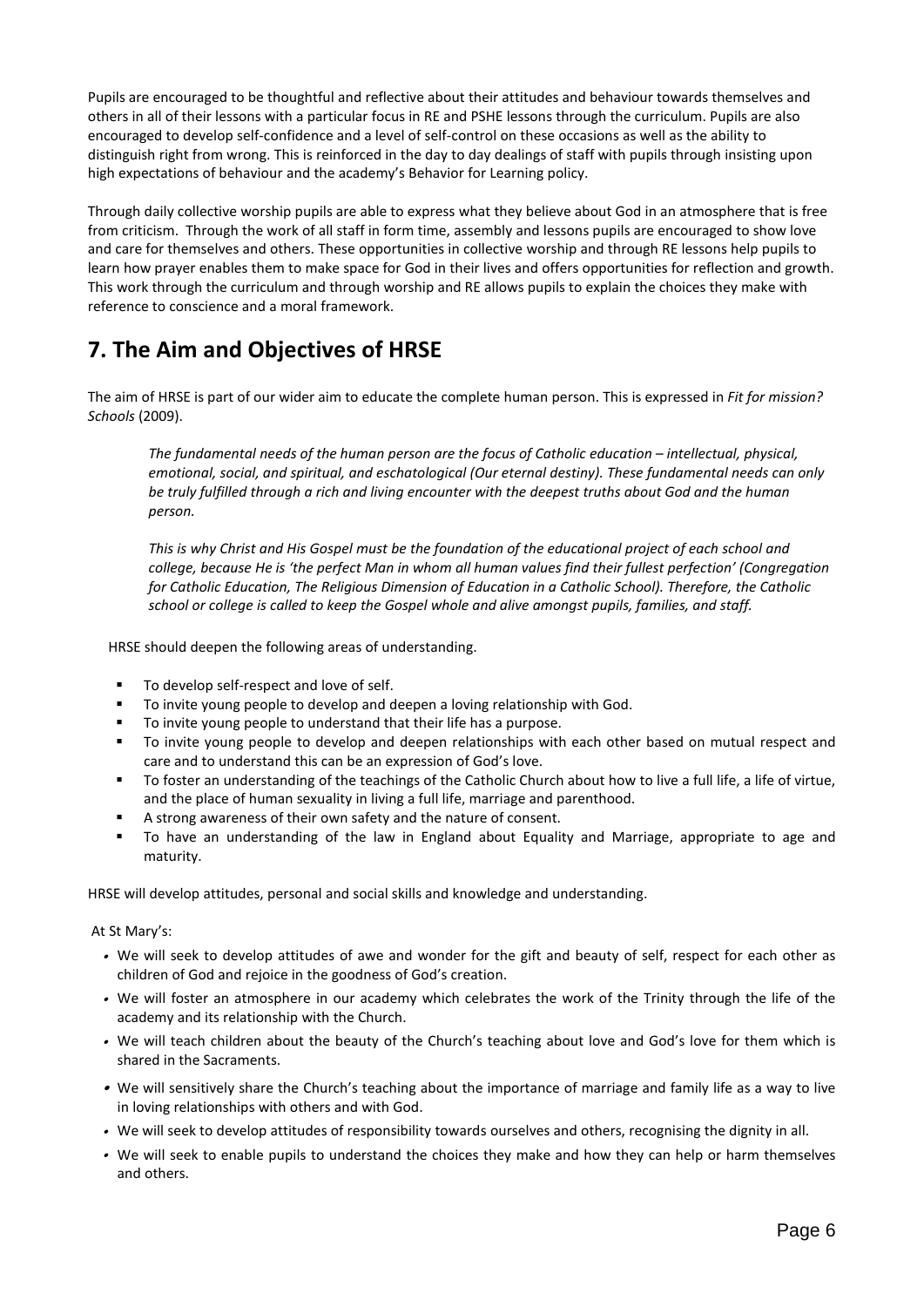- We will encourage pupils to learn about expressing their own emotions and being respectful of the emotions and behaviours of others.
- We will encourage the whole academy to be like a loving family recognising God as a merciful and generous Father as Jesus taught in the Lord's Prayer.
- We will encourage everyone in the academy to recognise their part in the academy family and work together for reconciliation when relationships in the academy falter.
- We will encourage everyone in the academy to value humility, mercy and compassion and to respond with empathy to the problems of others.
- We will develop pupils' knowledge of when to say 'no' to behaviours or attitudes that harm their dignity or the dignity of others and to be responsible for managing their own risk.
- We will develop pupils' experience of what it is to be truly happy so that they begin to understand the difference between happiness and gratification, satisfying the spirit rather than the senses.
- We will teach them the virtue of patience.
- We will teach pupils about the media and their choices, about what to watch, what games to play, what rules apply, especially when using social media, and that the dignity of all does not just apply to people who are physically seen, it applies to online relationships too.
- We will encourage pupils to develop their own moral framework about accessing information online.
- We will encourage pupils to recognise the influence of peer pressure and the moral integrity required to say, " $no$ ".
- We will support pupils when relationships in their lives are challenging and teach them that there are people in the academy who will listen if they are experiencing changes that make them frightened or uncomfortable.
- We will teach pupils about the damage that drugs and alcohol can do to relationships with the self, as well as others.
- We will teach young people that God is merciful and always waiting for us to be reconciled with Him.

### **8. Inclusion**

At St Mary's we identify that young people mature in different ways. Our teaching about relationships and sexuality is respectful of each child's starting point, their faith, culture and sexual orientation. Lessons are framed by this understanding and young people encouraged to respect difference and develop an approach of dialogue.

Pupils requiring or requesting additional support, for example because they are transgender, will be treated with dignity and respect and offered support through our pastoral system, work with our Chaplains and through seeking appropriate help from other agencies.

# **9. Equality**

The Directors have wide obligations under the Equalities Act 2010 and will work to ensure that St Mary's endeavours to do its best for all of the pupils, irrespective of ability (physical and mental), race, ethnicity, nationality, maternity, pregnancy, sex, gender identity or orientation or whether they are looked after children.

These obligations are laid out in the Blessed Edward Bamber Multi Academy Trust's equality policy which can be found at:

[http://www.bebcmat.co.uk/images/PDF/Equality\\_Plan\\_v1.2\\_-\\_July\\_2015.pdf](http://www.bebcmat.co.uk/images/PDF/Equality_Plan_v1.2_-_July_2015.pdf)

# **10. Programme of study**

The Diocese of Lancaster has a programme of study for its family of schools. The programme ranges from ages 2-19 years and provides suggested areas of study and outcomes for the young people it serves. It is envisaged that this programme will be taught in discrete lessons, in cross curricular lessons, particularly RE and Science and fundamentally embedded in the ethos of the academy through assemblies, classroom discussions and the centring of all relationships in our academy on the person of Jesus Christ. The programme of study is based on the teachings of the Church and aims to help young people develop their sense of purpose and character. It should be taught as part of a broad and balanced curriculum and allow children to express alternative beliefs and viewpoints where they hold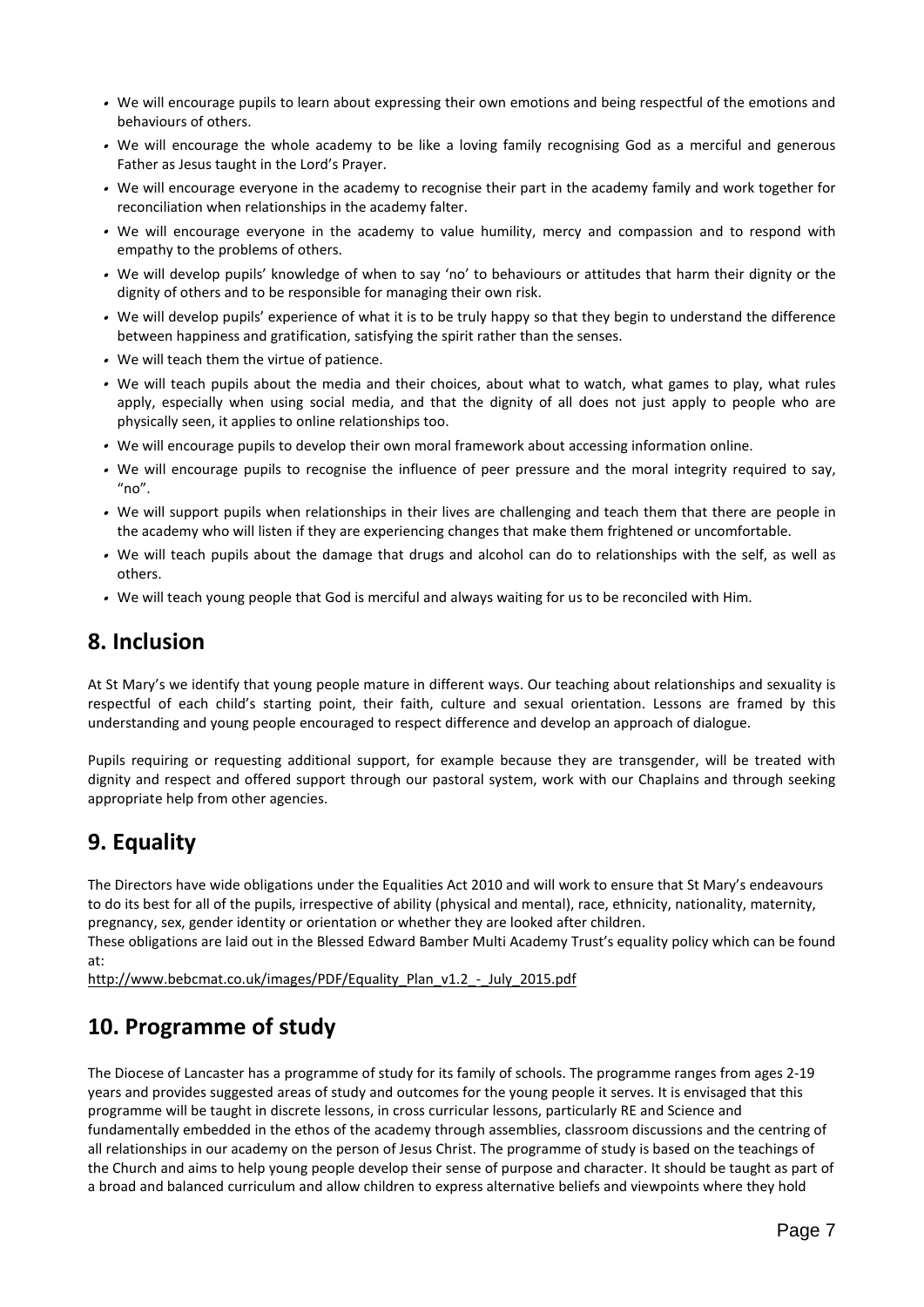such views. The programme of study will be supported by published resources, recommended by the Diocese, as well as those created by the academy. A list of recommended resources is available on the Education Service website.

At St Mary's HRSE is taught in PSHE, RE and Science lessons. A wide range of teaching strategies is used and all staff have received extra training in the delivery of HRSE through PSHE where resources provided by Blackpool public health are used to support lessons. Lessons involve the establishment of clear ground rules for discussion. Parents are informed by letter at the start of Year 7 about how HRSE is delivered at St Mary's and lessons always take account of the safeguarding policy which can be found at:

#### [http://www.bebcmat.co.uk/images/PDF/Policies/Safeguarding\\_\\_Child\\_Protection\\_Policy\\_v2.5\\_-\\_May\\_2016\\_WS.pdf](http://www.bebcmat.co.uk/images/PDF/Policies/Safeguarding__Child_Protection_Policy_v2.5_-_May_2016_WS.pdf)

Progress and understanding is monitored through regular assessment in Science and RE in addition to monitoring of work in PSHE lessons by the Academy's PSHE coordinator. Pupils' well-being, is monitored through a positive behaviour policy and by tracking pupils' outcomes based on expectations.

#### **11. Parents**

The Church recognises parents as the first educators of their children. The academy should support parents in this task. The role of the academy should be that of assisting and completing the work of parents, furnishing children and adolescents with an evaluation of "*sexuality as value and task of the whole person, created male and female in the image of God*". (Educational Guidance in Human Love (1983) Sacred Congregation for Catholic Education n69) Pupils' first experience of relationships and love are in the home. At our academy we seek to work with parents and support them as their children grow and begin to develop their own character as well as experiencing changes in their physical appearance. Parents have been consulted about this policy before it was ratified by the Directors.

Parents are informed of their right to withdraw their children from HRSE lessons at the start of Year 7; however, they are not able to withdraw their children from statutory Science lessons.

The academy will involve and support parents in learning about HRSE by a sharing of an overview of the curriculum on the academy website, the use of letters when visitors are coming to the academy or when a sensitive subject is to be taught. The academy also recommends some resources around safeguarding and safer behaviour to use at home. In addition to this there is information in the academy prospectus and on the academy website, listening to questions etc.)

Information about HRSE is contained in the academy prospectus and the majority of the programme of study is developed through the ethos of the academy and in PSHE, RE and Science. However, at times, areas of particular sensitivity may benefit from additional parental support.

### **12. Teaching HRSE**

Assistant Head teacher, Mr Matthew Holden is responsible for the monitoring and line management of HRSE. The PSHE element is co-ordinated by Mr Simon Mitchell (PSHE coordinator), the Science element by Miss Rebecca Jones (Head of Learning House for Science and PE) and the RE element by Mr Phil Allan (Head of Humanities Learning House). The Head teacher will monitor the implementation of this policy and his work will be monitored by the Executive Director of the Trust, Mr Stephen Tierney.

HRSE will be taught in RE, PSHE and Science lessons in addition to some use of one off timetable days. In addition the academy nurse, 10:10 Theatre Company, Public Health and PCSO may help input to areas of the curriculum from HRSE which they have relevant experience in discussing with students.

All staff are involved in fostering attitudes, living Gospel virtues and shaping behaviour based on a Christian understanding of how to lead a good life. Staff are called to be role models of the academy's ethos in their relationships with other staff members, their conduct towards parents and their care for the children in the academy. Staff who are not Catholic themselves must conduct their behaviour in our academy in accordance with the vision and mission of the academy.